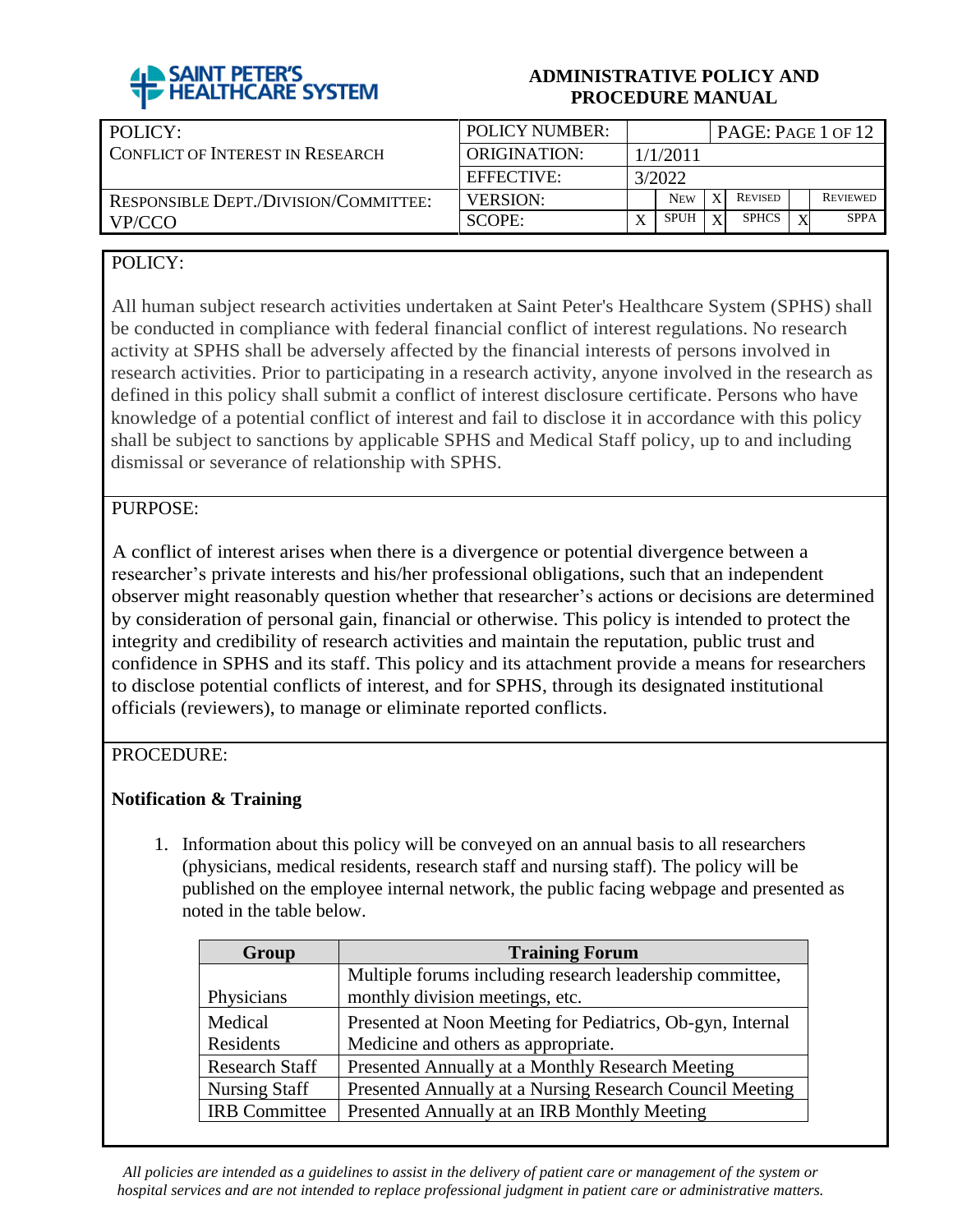

| POLICY:                                      | <b>POLICY NUMBER:</b> | PAGE: Page 2 of 12 |            |              |                |  |                 |  |
|----------------------------------------------|-----------------------|--------------------|------------|--------------|----------------|--|-----------------|--|
| I CONFLICT OF INTEREST IN RESEARCH.          | ORIGINATION:          | 1/1/2011           |            |              |                |  |                 |  |
|                                              | EFFECTIVE:            | 3/2022             |            |              |                |  |                 |  |
| <b>RESPONSIBLE DEPT./DIVISION/COMMITTEE:</b> | <b>VERSION:</b>       |                    | <b>NEW</b> | $\mathbf{x}$ | <b>REVISED</b> |  | <b>REVIEWED</b> |  |
| VP/CCO                                       | SCOPE:                |                    | SPUH       | $\mathbf{Y}$ | <b>SPHCS</b>   |  | <b>SPPA</b>     |  |

- 2. Researchers engaging in federal or state funded research (grants) as well as members of the Institutional Review Board (IRB) will be required to complete the CITI Program's Conflicts of Interest training module and re-certify every 4 years.
- 3. A report from the CITI website will be run annually and/or as-needed by the IRB Administrator and furnished to Corporate Compliance to confirm completion of the COI training module by applicable researchers. Non-compliance with CITI training requirements will be addressed by Corporate Compliance with the applicable researcher and may include IRB intervention for the research, suspension of research privileges or other appropriate remedies as determined by Corporate Compliance.
- 4. Any revisions to this policy will be conveyed to all persons engaging in research.

## **Disclosure Process**

- 1. All researchers must complete a research Conflict of Interest Disclosure Certificate (COI Certificate), attached.
- 2. COI disclosure certificates are required to be completed annually at the request of Corporate Compliance. Researchers are responsible for updating their COI disclosure within 30 days of a change that results in a new or modification to a significant financial interest.
- 3. New researchers to the organization (or new to research) that will be engaging in research are required to submit a COI disclosure and complete the CITI COI module training prior to engaging in any research activities at the institution.
- 4. IRB committee members must complete a COI Certificate at the time of appointment to the committee, annually and within 30 days of a change that results in a new or modification to a significant financial interest.
- 5. COI disclosures are to reflect the Compensation, Ownership and/or Positions of the researcher and that of their direct family as noted on the COI form and the instruction page.
- 6. COI Certificates may be submitted to [RCOI@saintpetersuh.com.](mailto:RCOI@saintpetersuh.com)
- 7. The Institutional Review Board IRB Administrator will be provided with access to the COI disclosure file to ensure a COI certificate is on-file for all researchers requesting to engage in research prior to the IRB's initial review of a study or prior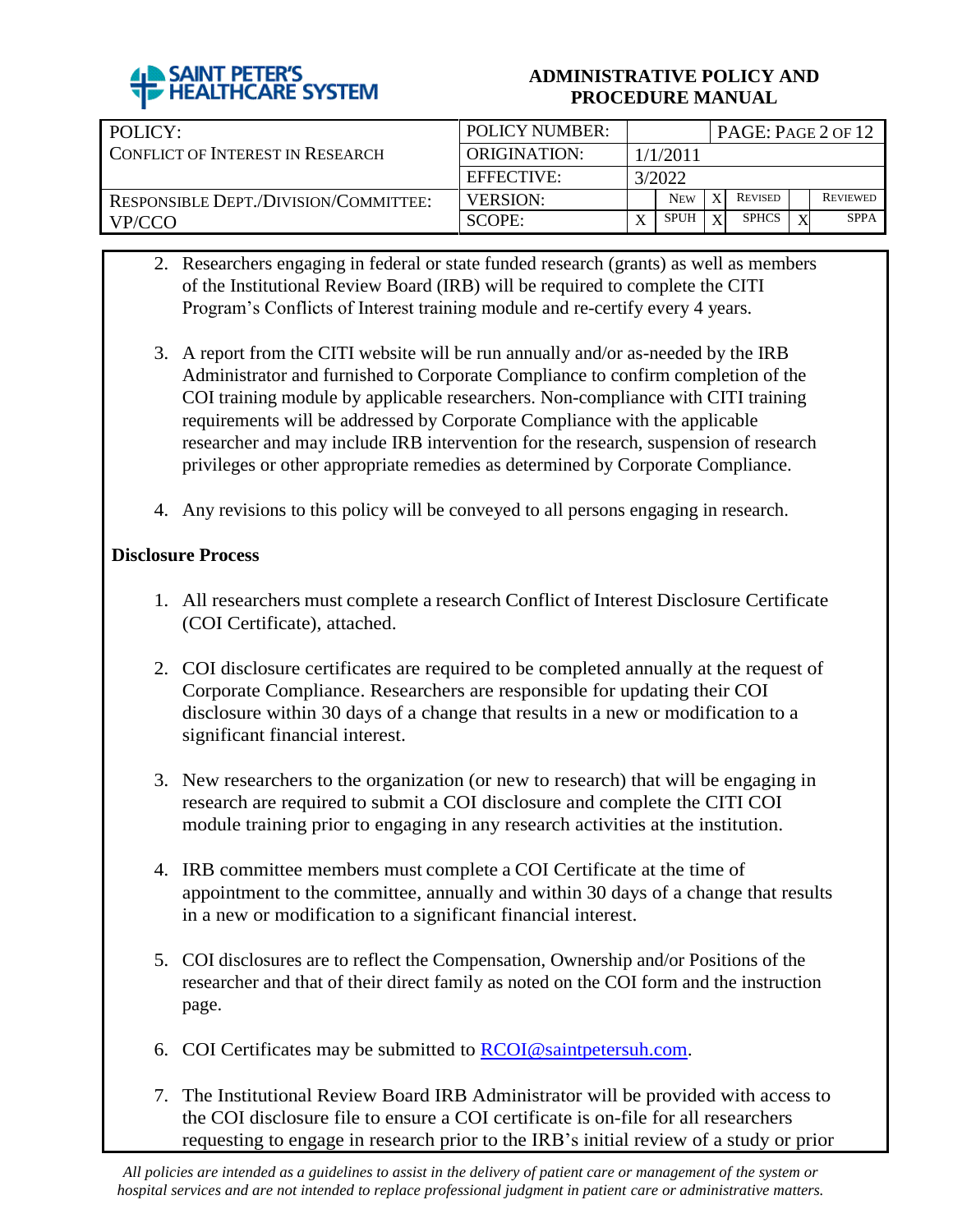

| POLICY:                                      | <b>POLICY NUMBER:</b> | PAGE: PAGE 3 OF 12 |             |              |                |  |                 |  |
|----------------------------------------------|-----------------------|--------------------|-------------|--------------|----------------|--|-----------------|--|
| CONFLICT OF INTEREST IN RESEARCH             | ORIGINATION:          | 1/1/2011           |             |              |                |  |                 |  |
|                                              | EFFECTIVE:            | 3/2022             |             |              |                |  |                 |  |
| <b>RESPONSIBLE DEPT./DIVISION/COMMITTEE:</b> | <b>VERSION:</b>       |                    | <b>NEW</b>  | X            | <b>REVISED</b> |  | <b>REVIEWED</b> |  |
| VP/CCO                                       | SCOPE:                | v                  | <b>SPUH</b> | $\mathbf{v}$ | <b>SPHCS</b>   |  | <b>SPPA</b>     |  |

to the review of an amendment to add new study staff. The review of IRB applications will be held until all COI certificate have been submitted and reviewed if a potential significant financial interest is disclosed.

- 8. Corporate Compliance will review the COI disclosures on an annual basis and/or asneeded for new researchers or changes to existing COI disclosures. Non-compliance with the COI disclosure will be addressed by Corporate Compliance with the applicable researcher and may include IRB intervention for the research, suspension of research privileges or other appropriate remedies as determined by Corporate Compliance.
- 9. Any researcher participating in a PHS funded research grant with a significant financial interest will have the significant financial interest disclosed on the institution's public facing website in accordance with federal regulations (see Public Posting / Disclosure section of this policy for more information).
- 10. Any researcher applying for a PHS-funded grant is required to have a COI certificate filed with the institution from the current year prior to the submission of a PHS grant application.
	- a. The Office of Grant Administration will be provided access to the COI disclosure file to ensure all researcher's engaging in federally support grants have a current COI disclosure, and management plan if applicable, on-file prior to submitting grant applications or extensions.

## **Management of Conflict of Interests**

- 1. COI disclosures with a significant financial interest are evaluated on a case by case basis by Corporate Compliance (serving as the designated institutional official),
- 2. Corporate Compliance will review all researchers who have disclosed a significant financial interest for the purpose of:
	- a. Reviewing the disclosure prior to the researcher taking part in any research conduct;
	- b. Assessing potential risk posed by outside financial interests;
	- c. Determining whether to permit a financially conflicted researcher to participate in the study;
	- d. Development, assessment and approval of a management plan to eliminate, mitigate or control the potential conflicts, which may include public disclosure requirements, limitations on the researcher's role in the study,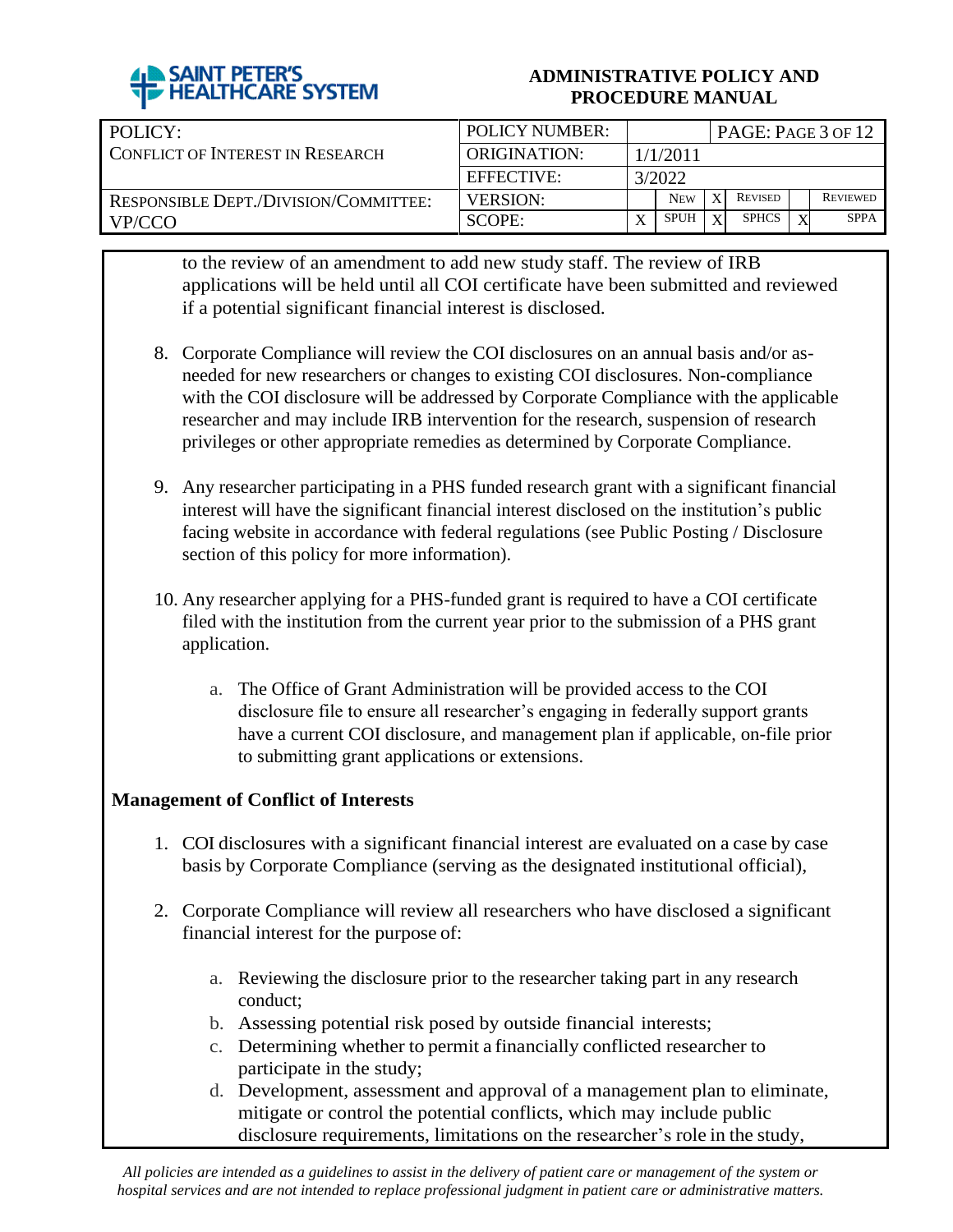

| POLICY:                               | POLICY NUMBER:  | PAGE: PAGE 4 OF 12 |             |              |                |  |                 |  |
|---------------------------------------|-----------------|--------------------|-------------|--------------|----------------|--|-----------------|--|
| I CONFLICT OF INTEREST IN RESEARCH.   | ORIGINATION:    | 1/1/2011           |             |              |                |  |                 |  |
|                                       | EFFECTIVE:      | 3/2022             |             |              |                |  |                 |  |
| RESPONSIBLE DEPT./DIVISION/COMMITTEE: | <b>VERSION:</b> |                    | <b>NEW</b>  |              | <b>REVISED</b> |  | <b>REVIEWED</b> |  |
| VP/CCO                                | SCOPE:          |                    | <b>SPUH</b> | $\mathbf{X}$ | <b>SPHCS</b>   |  | <b>SPPA</b>     |  |

oversight by independent reviewers, divestiture of financial interests, or periodic audits; and

- e. Determining if the financial interest relates to PHS-funded research and if that interest represents a financial interest that could be affected by the research.
- 3. Corporate Compliance will consider the following factors when determining if the significant financial interest constitutes a conflict of interest:
	- a. Degree to which the researcher's significant financial interest relates to the proposed research project (if the significant financial interest is with the study sponsor or an engaged third-party vendor, etc.);
	- b. Risk of the significant financial interest impacting research participant's safety, the integrity of the research program, the reputation of the institution or the reputation of the researcher;
	- c. Value and Type of the significant financial interest (if the interest is an annual compensation, whether it can be divested, etc.); and
	- d. Possibility of the significant financial interest influencing the research (role of the researcher as it relates to the project, whether the researcher's contributions could impact the outcome, built in safeguards within the research project, etc.).
- 4. If a significant financial interest constitutes a conflict of interest Corporate Compliance may exclude the person from engaging in the research OR develop a management plan that will mitigate the conflict. A copy of the management plan will be provided to the Principal Investigator, researcher and presented to the IRB committee.
	- a. Persons engaging in research submit a COI certificate prior to being added to a research project and therefore in advance of any fund expenditures. Corporate Compliance will review and issue a management plan, as needed, for any significant financial interests prior to the IRB issuing any approval.
- 5. A COI management plan may include any of the following or additional restrictions:
	- a. Public disclosure of the significant financial interests;
	- b. Monitoring of research by independent reviewers;
	- c. Modification of the research plan;
	- d. Disqualification from participation in all or a portion of the research funded by the PHS;
	- e. Divestiture of significant financial interests; or
	- f. Severance of relationships that create actual or potential conflicts.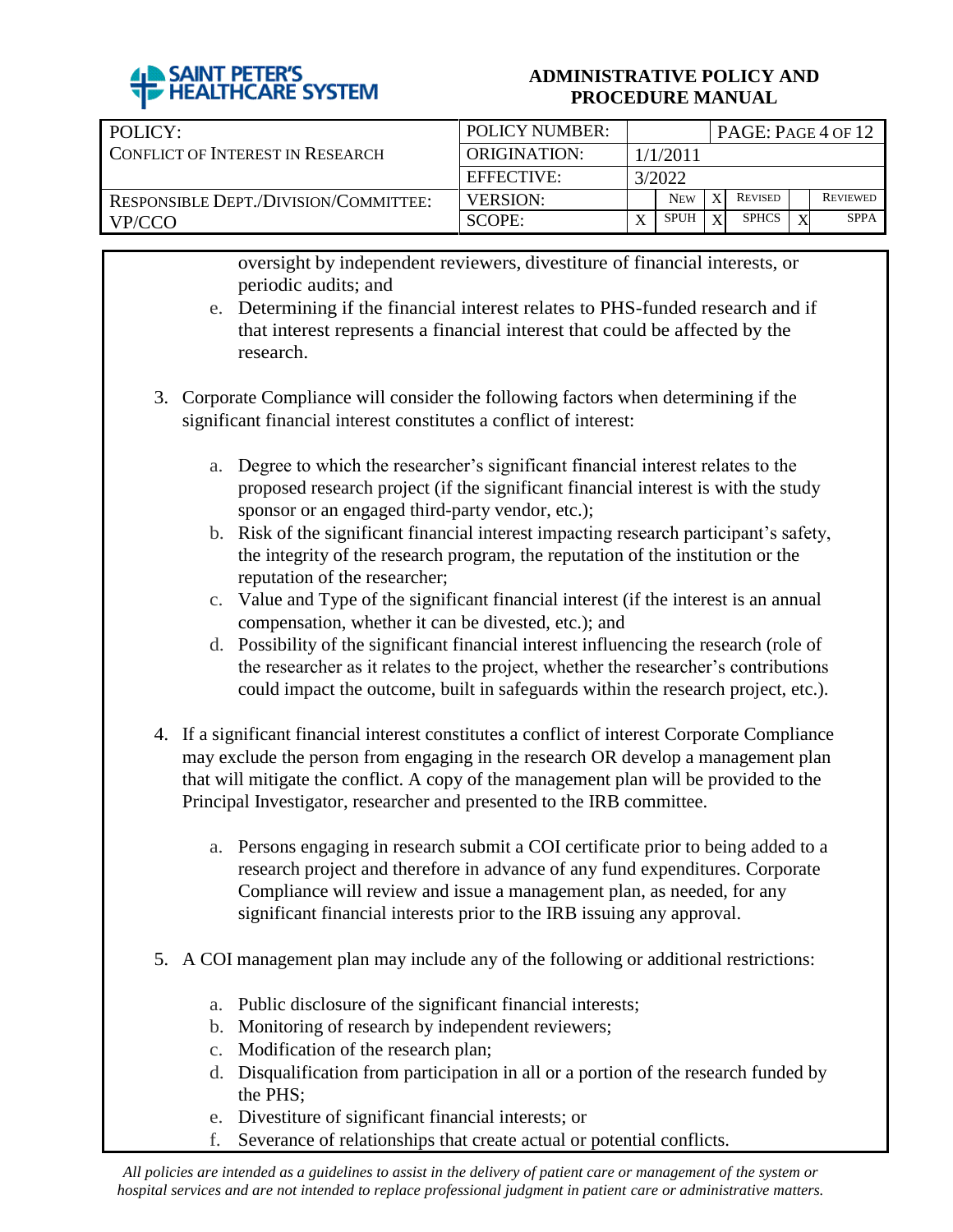

| POLICY:                               | <b>POLICY NUMBER:</b> | PAGE: PAGE 5 OF 12 |             |   |                |  |                 |  |
|---------------------------------------|-----------------------|--------------------|-------------|---|----------------|--|-----------------|--|
| CONFLICT OF INTEREST IN RESEARCH      | ORIGINATION:          | 1/1/2011           |             |   |                |  |                 |  |
|                                       | EFFECTIVE:            | 3/2022             |             |   |                |  |                 |  |
| RESPONSIBLE DEPT./DIVISION/COMMITTEE: | <b>VERSION:</b>       |                    | <b>NEW</b>  | X | <b>REVISED</b> |  | <b>REVIEWED</b> |  |
| VP/CCO                                | SCOPE:                |                    | <b>SPUH</b> | Y | <b>SPHCS</b>   |  | <b>SPPA</b>     |  |

- 6. Corporate compliance will review and issue a management plan within 60 days of becoming aware of a significant financial interest due to a new researcher submitting a new COI certificate, a researcher submitting a change to their COI certificate or upon becoming aware of a researcher's previously unknown conflict.
- 7. All COI management plans will be reviewed annually by Corporate Compliance to ensure the researcher's adherence to the management plan's requirements.
- 8. Non-compliance with a management plan will be addressed by Corporate Compliance with the applicable researcher and may include IRB intervention for the research, suspension of research privileges or other appropriate remedies as determined by Corporate Compliance.

## **Reporting to NIH**

- 1. Institution will report to the NIH and/or coordinate with the primary grant recipient to report to the NIH any FCOI (new, modified or discovered) or mitigation report in accordance with federal regulations and this policy.
- 2. Any FCOI report submitted to the PHS Award Component (initial, modified, discovered) shall include the following information:
	- a. Project number;
	- b. PD/PI or Contact PD/PI if multiple PD/PI model is used;
	- c. Name of the research with the financial conflict of interest;
	- d. Name of the entity with which the research has a financial conflict of interest;
	- e. Nature of the financial interest (speaking fees, stock, positions, etc.);
	- f. Value of the financial interest:
		- $$0 $4,999;$ 
			- $\cdot$  \$5,000 \$9,999;
			- $\cdot$  \$10,000 \$19,999;
			- \$20,000 \$100,000 in \$20,000 increments;
			- \$100,000+ in \$50,000 increments; or
			- A statement that the value cannot be readily determined through reference to public prices or other reasonable measures of fair market value;
	- g. Description of how the financial interest related to the PHS-funded research and the basis for the institution's determination that the financial interest conflicts with such research; and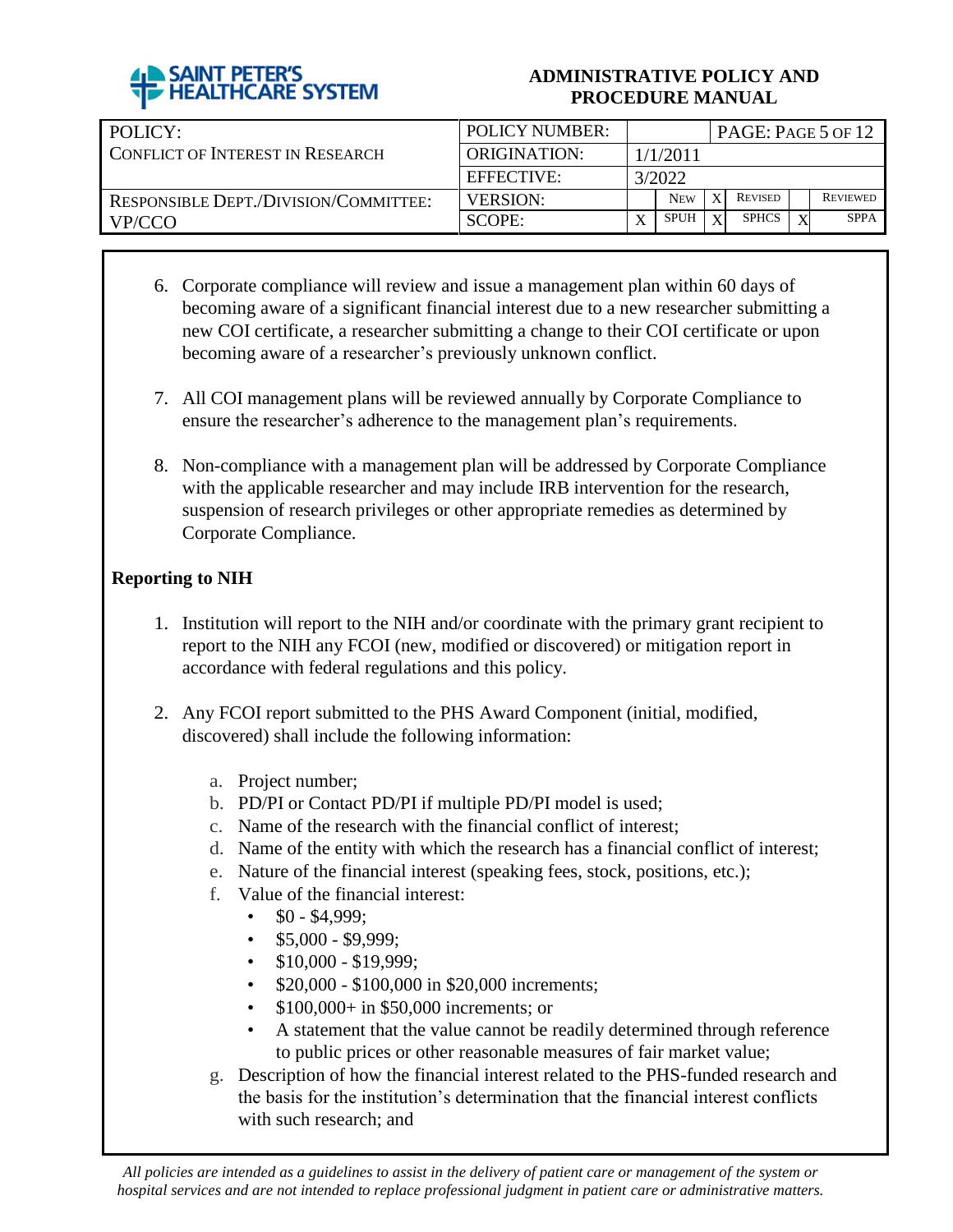

| POLICY:                                      | <b>POLICY NUMBER:</b> | $PAGE: PAGE 6$ OF 12 |            |              |                |  |                 |  |
|----------------------------------------------|-----------------------|----------------------|------------|--------------|----------------|--|-----------------|--|
| CONFLICT OF INTEREST IN RESEARCH             | ORIGINATION:          | 1/1/2011             |            |              |                |  |                 |  |
|                                              | EFFECTIVE:            | 3/2022               |            |              |                |  |                 |  |
| <b>RESPONSIBLE DEPT./DIVISION/COMMITTEE:</b> | <b>VERSION:</b>       |                      | <b>NEW</b> | X            | <b>REVISED</b> |  | <b>REVIEWED</b> |  |
| VP/CCO                                       | SCOPE:                | $\mathbf v$          | SPUH       | $\mathbf{x}$ | <b>SPHCS</b>   |  | <b>SPPA</b>     |  |

h. A description of the key elements of the institution's management plan including:

- Role and principal duties of the conflicted research in the research project;
- Conditions of the management plan;
- How the management plan is designed to safeguard objectivity in the research project;
- Confirmation of the research's agreement to the management plan;
- How the management plan will be monitored to ensure the researchers compliance; and
- Other information as needed.
- 3. For research funded through PHS grants, the Institution will provide to the PHS Awarding Component an initial FCOI report regarding the researcher's significant financial interest found by the Institution to be conflicting and a copy of the Institution's management plan prior to the expenditure of any funds.
	- a. A significant conflict of interest identified by the institution and eliminated prior to the expenditure of PHS-awarded funds does NOT require the institution to submit an FCOI report to the PHS Awarding Component.
- 4. For on-going PHS-funded research grants with a documented conflict of interest, the institution will provide the PHS Awarding Component with an annual FCOI report until the project period end date including the following information:
	- a. The status of the financial conflict of interest and any changes to the management plan and
	- b. Specify whether the financial conflict of interest is still being managed or explain why it no longer exists.
- 5. If during the course of Corporate Compliance's annual review of researcher's significant financial interests and/or management plan, a new conflict of interest for a PHS-funded research grant is discovered, the institution will, within 60 days, implement a COI management plan and provide the PHS Awarding Component a FCOI report noting that the management plan has been implemented.
	- a. If the Department of Health and Human Services determines that a researcher's significant financial interest for a PHS-funded research grant was not reported by the researcher or was not managed or reported by the institution, the researcher must disclose the significant financial interest in any public presentation of the research project's results and an addendum must be requested for any previously published presentations.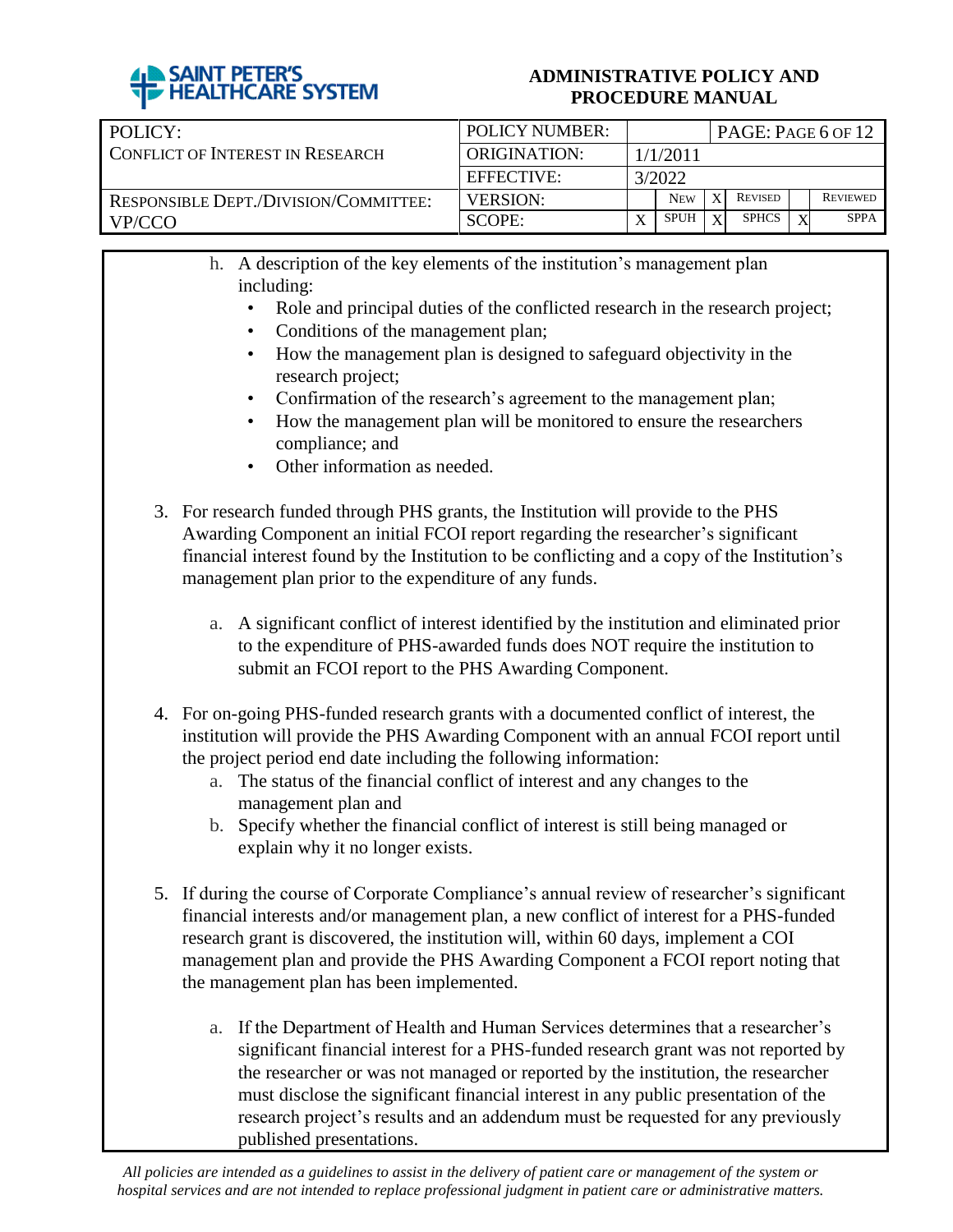

| POLICY:                               | <b>POLICY NUMBER:</b> | PAGE: PAGE 7 OF 12 |             |   |                |  |                 |  |
|---------------------------------------|-----------------------|--------------------|-------------|---|----------------|--|-----------------|--|
| CONFLICT OF INTEREST IN RESEARCH      | ORIGINATION:          | 1/1/2011           |             |   |                |  |                 |  |
|                                       | EFFECTIVE:            | 3/2022             |             |   |                |  |                 |  |
| RESPONSIBLE DEPT./DIVISION/COMMITTEE: | <b>VERSION:</b>       |                    | <b>NEW</b>  | X | <b>REVISED</b> |  | <b>REVIEWED</b> |  |
| VP/CCO                                | SCOPE:                |                    | <b>SPUH</b> | Y | <b>SPHCS</b>   |  | <b>SPPA</b>     |  |

- 6. For any significant financial interest that was not disclosed in a timely manner including; failure by the researcher to disclose a significant financial interest that the institution determines is a conflict of interest; or failure by the institution to review or manage such a conflict of interest; or failure by the researcher to comply with the COI management plan (i.e. noncompliance); the institution will, within 120 days of the determination of noncompliance, perform a retrospective review to determine if any of the PHS-funded research that was conducted prior to the identification and management of the conflict of interest was biased in the design, conduct or reporting of such research.
	- a. The retrospective review will document the following key elements:
		- Project number;
		- Project title;
		- PD/PI or contact PD/PI if multiple PD/PI model is used;
		- Name of the researcher with the FCOI;
		- Name of the entity with which the researcher has a financial conflict of interest;
		- Reason(s) for the retrospective review;
		- Detailed methodology used for the retrospective review (i.e. methodology of the review process, composition of the review panel, documents reviewed);
		- Findings of the review; and
		- Conclusions of the review.
- 7. If bias is found, the institution will notify the PHS Awarding Component promptly and submit a mitigation report to the PHS Award Component. At a minimum, the mitigation report will include the following key elements:
	- a. Criteria noted above under section  $6 a i$ ;
	- b. Description of the impact of the bias on the research project; and
	- c. Institution's plan of action to eliminate or mitigate the effect of the bias (i.e. impact on the research project, extent of harm done including any qualitative and quantitative data to support any actual or future harm and analysis of whether the research project is salvageable).

## **Record Retention**

1. All COI disclosures, management plans and mitigation reports will be retained indefinitely by the institution in electronic format on a restricted-access secured network that is backed up routinely.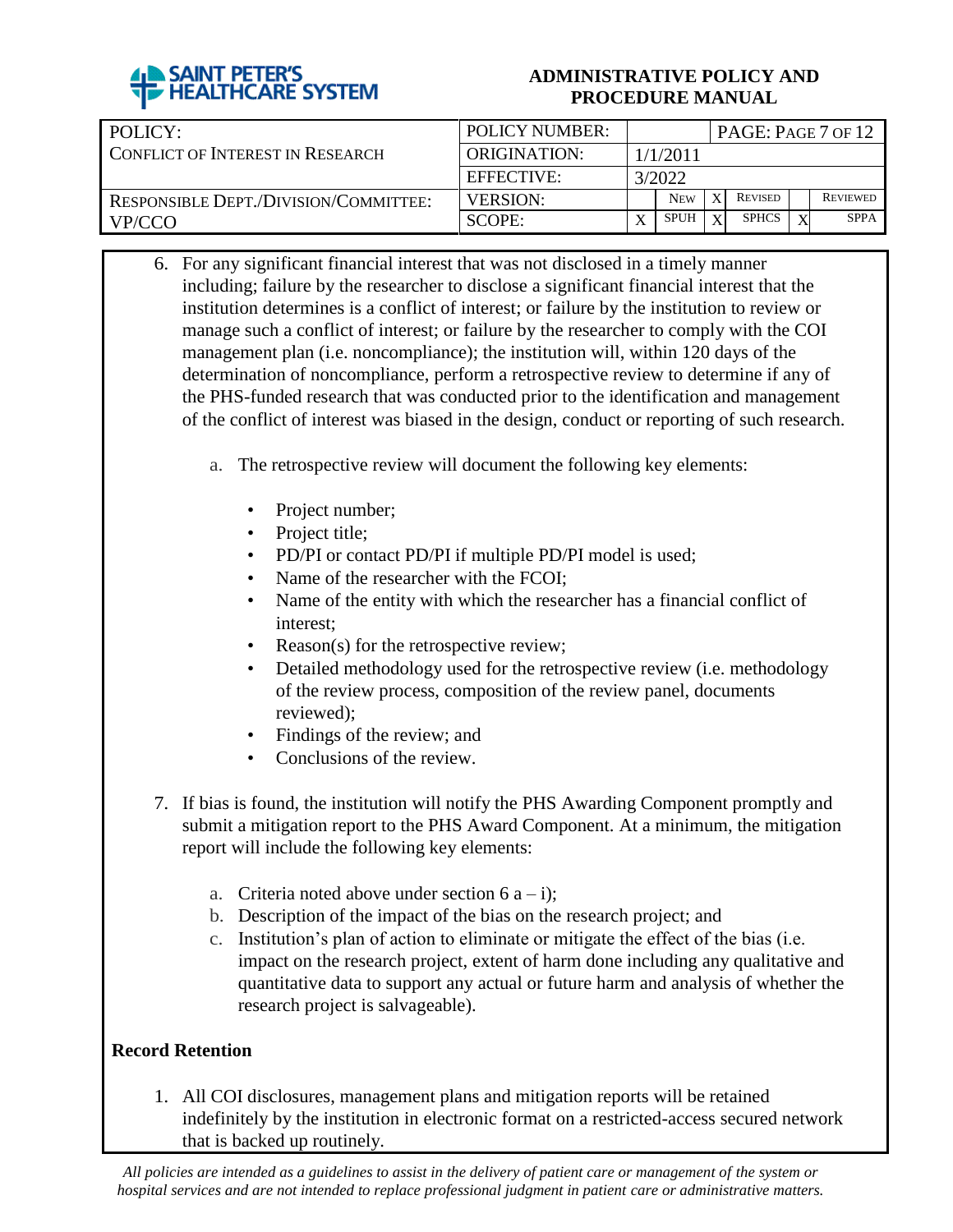

| POLICY:                                      | <b>POLICY NUMBER:</b> | PAGE: PAGE 8 OF 12 |             |              |                |  |                 |  |
|----------------------------------------------|-----------------------|--------------------|-------------|--------------|----------------|--|-----------------|--|
| CONFLICT OF INTEREST IN RESEARCH             | ORIGINATION:          | 1/1/2011           |             |              |                |  |                 |  |
|                                              | <b>EFFECTIVE:</b>     | 3/2022             |             |              |                |  |                 |  |
| <b>RESPONSIBLE DEPT./DIVISION/COMMITTEE:</b> | <b>VERSION:</b>       |                    | <b>NEW</b>  |              | <b>REVISED</b> |  | <b>REVIEWED</b> |  |
| VP/CCO                                       | SCOPE:                |                    | <b>SPUH</b> | $\mathbf{v}$ | <b>SPHCS</b>   |  | <b>SPPA</b>     |  |

## **Enforcement**

1. Enforcement mechanisms are incorporated within this policy to address non-compliance with the institution and federal requirements for COI training, COI disclosure and COI management plans. This includes safeguards such as an annual collection cycle and hard stops (i.e. IRB review will not occur without a COI certificate on-file).

#### **Subrecipient Requirements**

1. Not Applicable. Institution serves as a sub-recipient but is not a primary grant recipient of federal funding or issuing funding to third party sub-recipients. This policy will be amended if the institution becomes a primary recipient or will be issuing payment to sub-recipients.

#### **Public Posting / Disclosure**

- 1. This policy is publicly posted on Saint Peter's website in accordance with federal regulations. <https://www.saintpetershcs.com/About-Us/Office-of-Research/Contact-Us>
- 2. Prior to the expenditure of any funds under a PHS-funded research grant, the Institution will post on its publicly facing website the information for any researcher for which the following three criteria are met:
	- a. A significant financial interest has been disclosed and is still held by the senior/key personnel;
	- b. The institution has determined that the significant financial interest is related to a PHS-funded research grant; and
	- c. The institution has determined that the significant financial interest is a financial conflict of interest.
- 3. In compliance with federal regulations, the public posting on the institution's website for disclosures meeting the criteria listed above under section  $2a - c$  for a PHS-funded research grant will be performed as follows:
	- a. Initially posted within 60 days of becoming aware of a new, revised or discovered financial conflict of interest.
	- b. Corporate Compliance will review all existing significant financial interests annually and the website updated to reflect a statement noting the most recent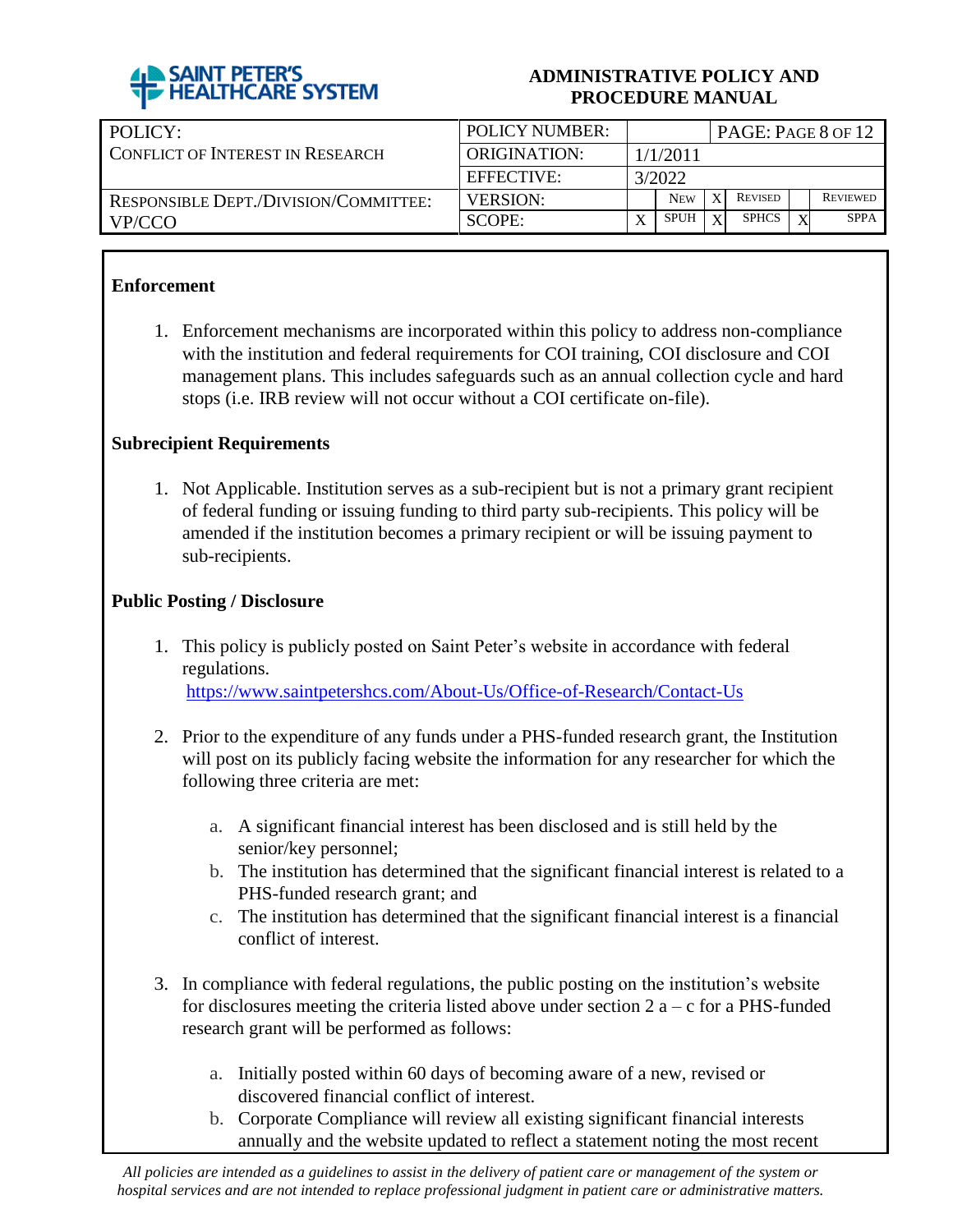

| POLICY:                               | <b>POLICY NUMBER:</b> | PAGE: PAGE 9 OF 12 |             |   |                |  |                 |  |  |
|---------------------------------------|-----------------------|--------------------|-------------|---|----------------|--|-----------------|--|--|
| CONFLICT OF INTEREST IN RESEARCH      | ORIGINATION:          | 1/1/2011           |             |   |                |  |                 |  |  |
|                                       | <b>EFFECTIVE:</b>     | 3/2022             |             |   |                |  |                 |  |  |
| RESPONSIBLE DEPT./DIVISION/COMMITTEE: | <b>VERSION:</b>       |                    | <b>NEW</b>  | X | <b>REVISED</b> |  | <b>REVIEWED</b> |  |  |
| VP/CCO                                | SCOPE:                | $\mathbf{v}$       | <b>SPUH</b> | X | <b>SPHCS</b>   |  | <b>SPPA</b>     |  |  |

review date.

| c. Information concerning the significant financial interest of a researcher will |
|-----------------------------------------------------------------------------------|
| remain available for at least three years from the date that the information was  |
| most recently updated.                                                            |

- d. The public posting will include the following information:
	- Name of the researcher
	- Title of the researcher
	- Role of the research with respect to the research grant
	- Name of the entity in which the significant financial interest is held
	- Nature of the significant financial interest
	- Dollar amount of the significant financial interest (use range):
		- $$0 $4,999;$
		- $\cdot$  \$5,000 \$9,999;
		- $$10,000 $19,999;$
		- \$20,000 \$100,000 in \$20,000 increments;
		- \$100,000+ in \$50,000 increments; or
		- A statement that the value cannot be readily determined through reference to public prices or other reasonable measures of fair market value.

# DEFINITIONS:

- 1. A **significant financial interest ("SFI")** is defined as a person (the researcher) or a member of the person's direct family hold a financial interest meeting any of the following criteria:
	- a. Compensation from a company that engages in healthcare related research that exceeds \$5,000 over the most recent 12-month period for services such as consulting fees, honoraria and paid authorship;
	- b. Ownership in a company that engages in healthcare related research that exceeds \$5,000 in value over the most recent 12-month period such as stock ownership, stock options, patents or other financial interests; or
	- c. Holding a position with a company that engages in healthcare related research over the most recent 12-month period such as board member, steering committee member, family member employment.
	- d.
- 2. A **researcher** is defined as an investigator, co-investigator, research staff or any other person who designs or directs research protocols, enrolls research subjects or makes decisions related to eligibility to participate in research, analyzes or reports research data, or submits reports or manuscripts for publication.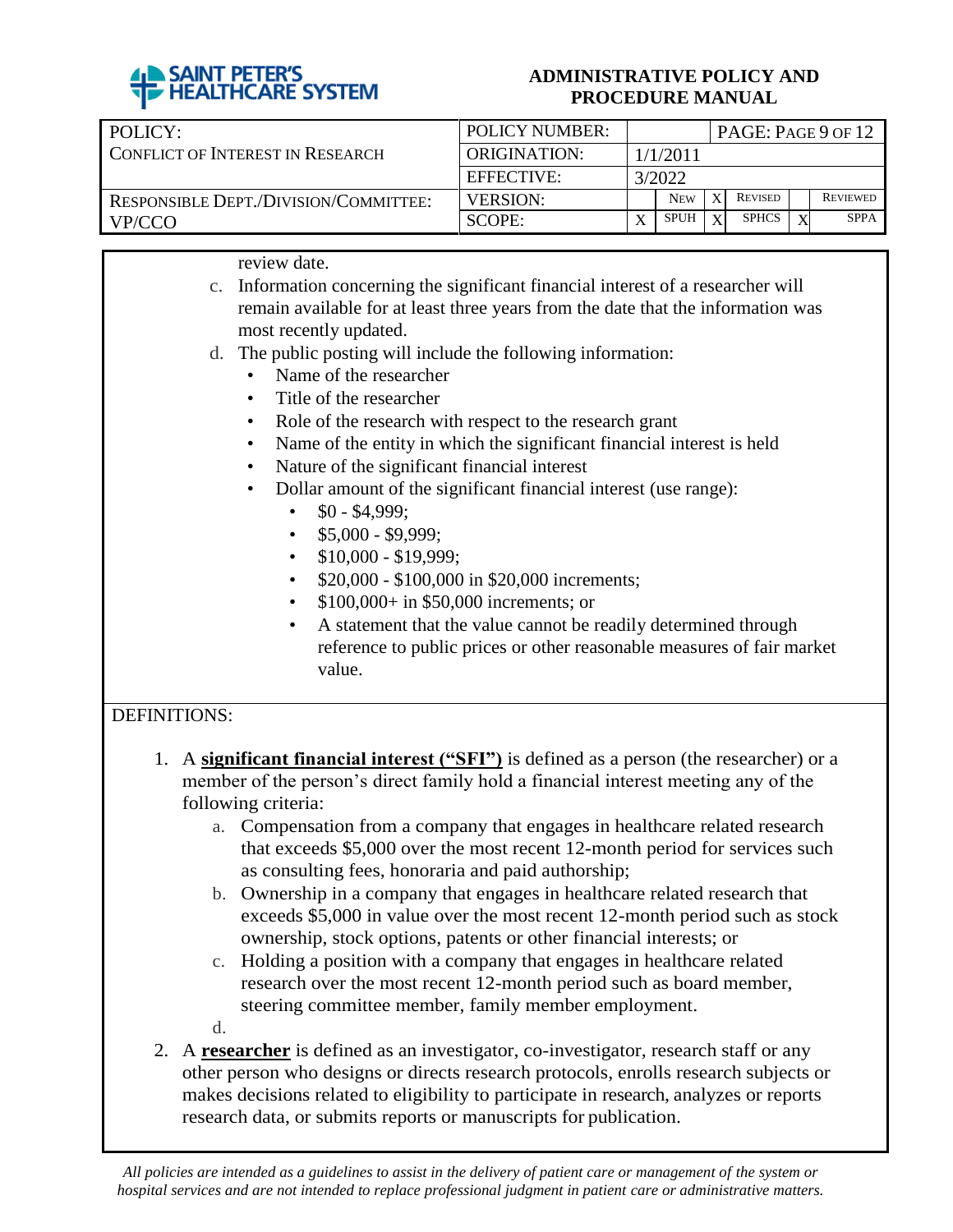

| POLICY:                                 | <b>POLICY NUMBER:</b> | PAGE: PAGE 10 OF |             |              |                |  |                 |  |  |
|-----------------------------------------|-----------------------|------------------|-------------|--------------|----------------|--|-----------------|--|--|
| <b>CONFLICT OF INTEREST IN RESEARCH</b> |                       |                  |             |              |                |  |                 |  |  |
|                                         | ORIGINATION:          | 1/1/2011         |             |              |                |  |                 |  |  |
|                                         | <b>EFFECTIVE:</b>     |                  | 3/2022      |              |                |  |                 |  |  |
| RESPONSIBLE DEPT./DIVISION/COMMITTEE:   | <b>VERSION:</b>       |                  | <b>NEW</b>  | $\mathbf{x}$ | <b>REVISED</b> |  | <b>REVIEWED</b> |  |  |
| VP/CCO                                  | SCOPE:                | X                | <b>SPUH</b> | X            | <b>SPHCS</b>   |  | <b>SPPA</b>     |  |  |

- 3. A **direct family member** is defined as a spouse, domestic partner or dependent child.
- 4. A **PHS grant** is a grant supported by funding from the Public Health Services of the U.S. Department of Health and Human Services ("PHS").

ATTACHMENT(S):

Research Conflict of Interest Disclosure Certificate

REFERENCES:

42 CFR Part 50 subpart F 45 CFR Part 94 NIH 15.2.1 Ethical & Religious Directives for Catholic Health Care Services, 6<sup>th</sup> Edition, ERD's 3 and 4

| <b>APPROVAL BY:</b>         |                                                            |             |
|-----------------------------|------------------------------------------------------------|-------------|
|                             |                                                            | 3/14/2022   |
| <b>BJ Welsh, CHC, FHFMA</b> | <b>VP/Chief Compliance &amp;</b><br><b>Privacy Officer</b> | <b>Date</b> |

| <b>POLICY VERSION HISTORY</b>       |                                 |
|-------------------------------------|---------------------------------|
| <b>Origination Date:</b>            | 1/1/2011                        |
| <b>Supersedes Date(s):</b>          | 12/1/2013, 7/23/2015, 8/22/2019 |
| <b>Reviewed Date:</b>               | 8/22/2019                       |
| <b>Revised Date:</b>                | 3/2022                          |
| <b>Most Current Effective Date:</b> | 3/2022                          |
| <b>Retired/Inactive Date:</b>       |                                 |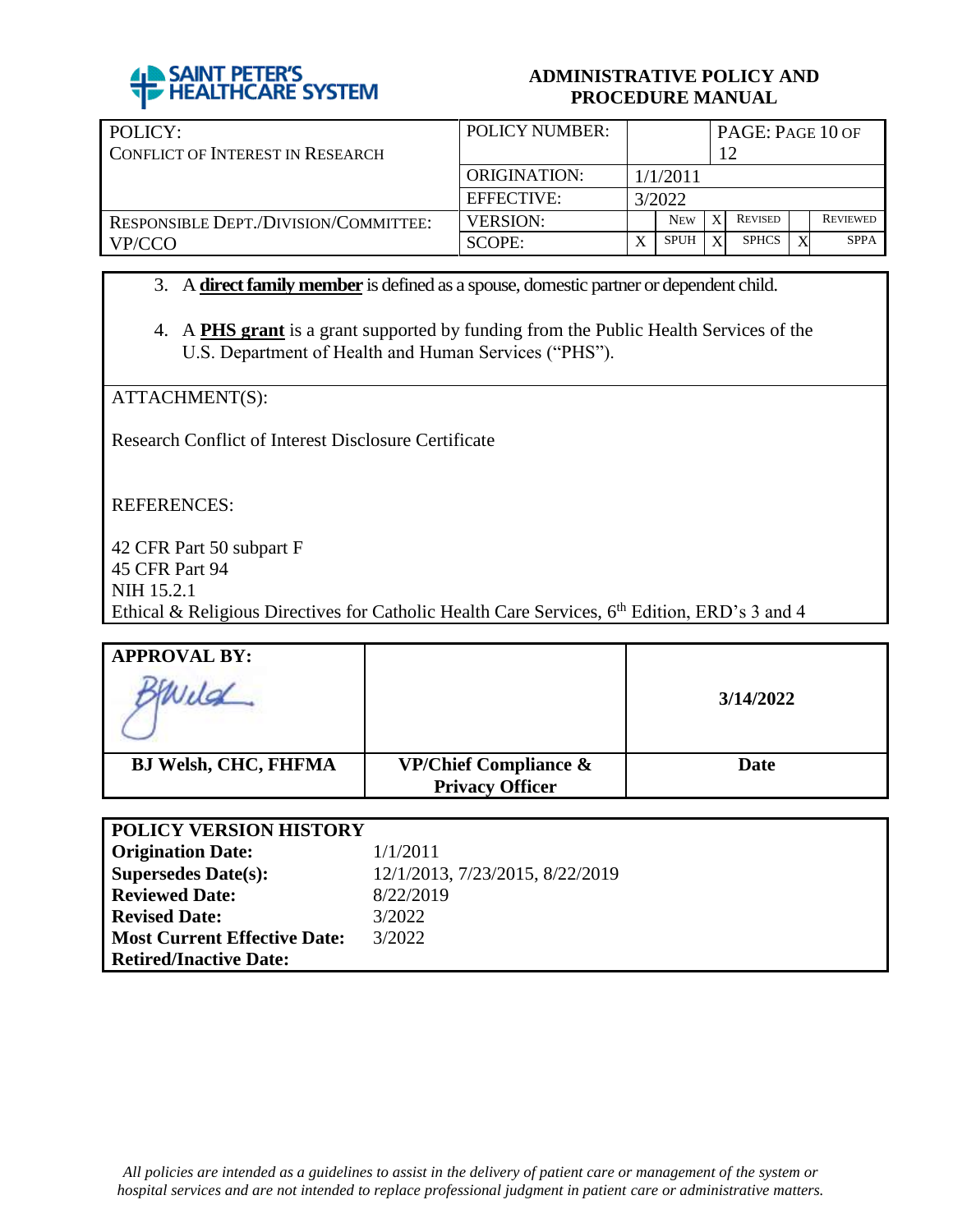

#### **RESEARCH CONFLICT OF INTEREST DISCLOSURE CERTIFICATE**

#### **FORM COMPLETION INSTRUCTIONS**

- **Question # 1 Disclose any Compensation that you (or your direct family\*) have received over the past 12 months with a value greater than or equal to \$5,000 with any company engaged in healthcare research.** Speaking Fees, Honoraria, Gifts, etc.
- **Question # 2 Disclose any Ownership that you (or your direct family\*) have with a value greater than or equal to \$5,000 with any company engaged in healthcare research.** Stock, Stock Options, Patents, Other Financial Interest
- **Question # 3 Disclose any Positions held by you (or your direct family\*) with any company engaged in healthcare research.** Board Member, Steering Committee Member, Family Member Employment

**\* Direct Family = Spouse, Domestic Partner or Dependent Child**

**Complete a second page as needed for additional disclosures.**

**It is your responsibility to update and submit this form within 30 days if you have any significant change to your disclosure.**

#### **If you have a conflict of interest, you may require a management plan that may or may not impose limitations on what functions you can perform to eliminate and/or manage any actual or potential conflicts of interest.**

- If you have any recommendations to eliminate, reduce or manage perceived/potential conflicts of interest or if a conflict of interest management plan already exists for your conflict, please provide it when submitting your COI Disclosure Certificate.
- If there are compelling circumstances, such as unique investigator expertise, unique institutional resources (e.g. equipment, facilities, personnel), unique access to particular patient populations, level of risk for human subjects and degree to which financial interests and research are linked, outline the compelling circumstances and provide a copy when submitting your COI Disclosure Certificate.

#### **Return the completed form**

ELECTRONIC SUBMISSION Completed PDF, Print / Sign & Date / Scan and E-mail to: [RCOI@SaintPetersUH.com](mailto:RCOI@SaintPetersUH.com) (Electronic signature accepted if you have Digital ID configured)